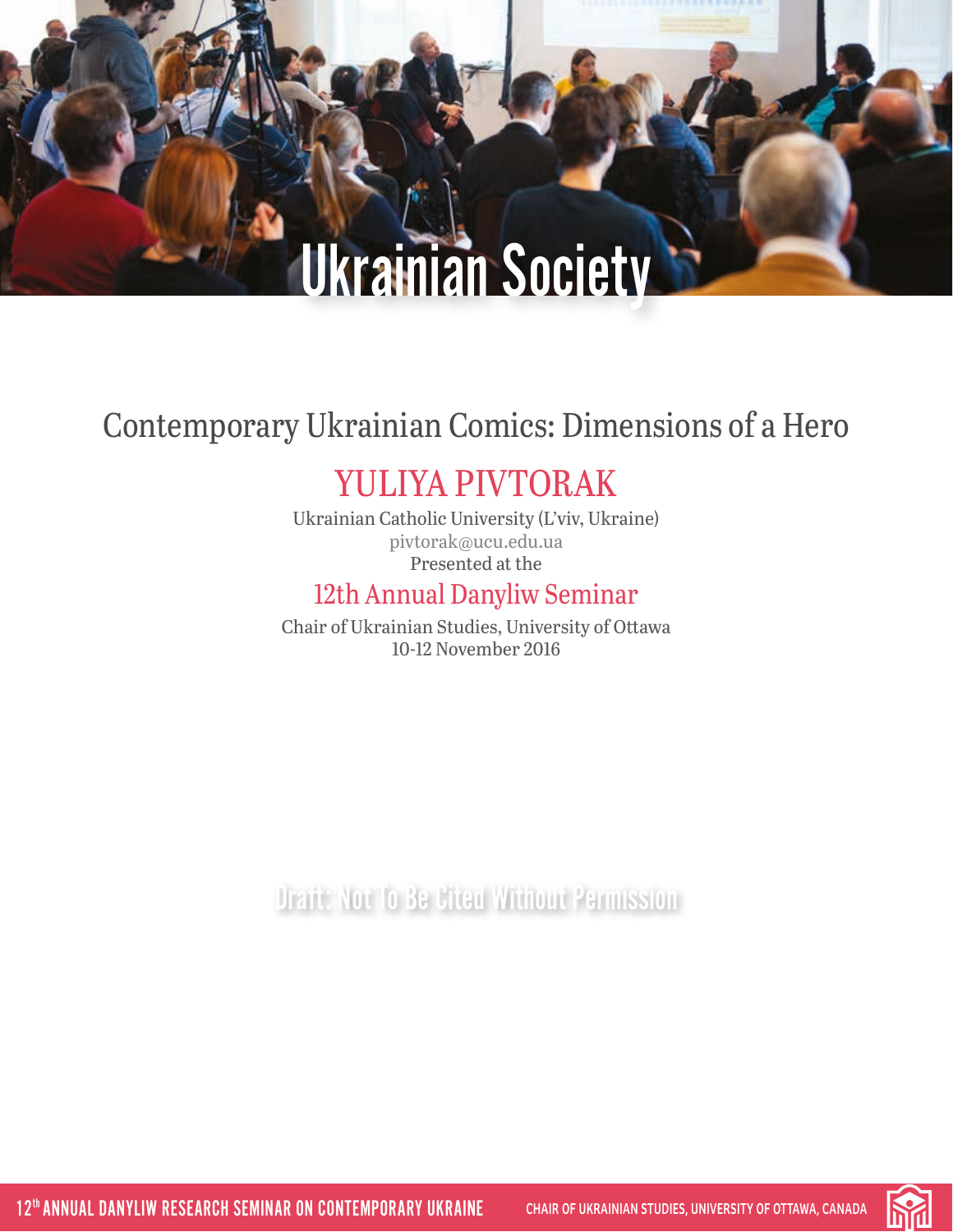It is not uncommon to talk about modern comics and comics in general as of visual modern mythology [Bland 2016, Jennings 2014]. Heroes and villains of Marvel and DC have taken this role in the USA back in the 1940-ies and Hollywood followed the paper medium with dozens of films, sequels and remakes, many of which appeared in the past decade.

Despite being a widespread popular culture medium in North America and Western Europe, a genre of comics doesn't have a developed or pronounced history in Ukraine. Although, interestingly enough, starting from 2012 there appear this genre experiences a unique development – there appear series and graphic novels which gradually fill a vacant void in this cultural space. The first ComiCon takes place in Kyiv in 2015 (as a private, partly crowd-funded initiative) gathering unexpectedly wide audience (10.000 visitors) and becoming an annual event.

The processes in Ukrainian artistic and book publishing fields within roughly the last three years could be called a boom in a Ukrainian comic production. Contemporary Ukrainian comics develop characters and stories based on or connected to the Ukrainian history, and moreover – the events, described in several novels have reminiscence to real historical facts, which is quite rare for contemporary European comics that mostly rely on science fiction and fantasy.

Not only did the Ukrainian graphic artists start to create collaborate projects and publish more original Ukrainian-made pieces (instead of publishing translations), but also some of these projects came out to be quite ambitious – like "Maksym Osa" («Максим Оса»), "Daohopak" («Даогопак») series or "The Will" project («Воля»). All of them position themselves as graphic novels, not simple comics. Following the footsteps of the most famous pieces of this genre – Art Spiegelman's "The Mouse: History of Survival" and "Persepolis" by Marjane Satrapi, Ukrainian graphic novels have great publicity, promotion and successful sales.

In this paper I look at several heroes of Ukrainian comics and attempt to analyze preconditions and symptomatic of their appearance as well as their possible development and perception by the audience. I attempt to look at comic books as "public popular culture" in Appadurai's and Breckenridge's sense of this notion - as describing not a type of cultural phenomenon but a zone of cultural debate, controversial in character due to the contradictions between the national and transnational cultural processes they embody.

In addition to reading textualities, the studies of new comics cultures from non-Western parts of the world may be usefully allied with the theoretical expression of a new category, that of public culture as a condition of modernity in the postcolony. It could be suggested that current transnational conics scenes may be contextualized within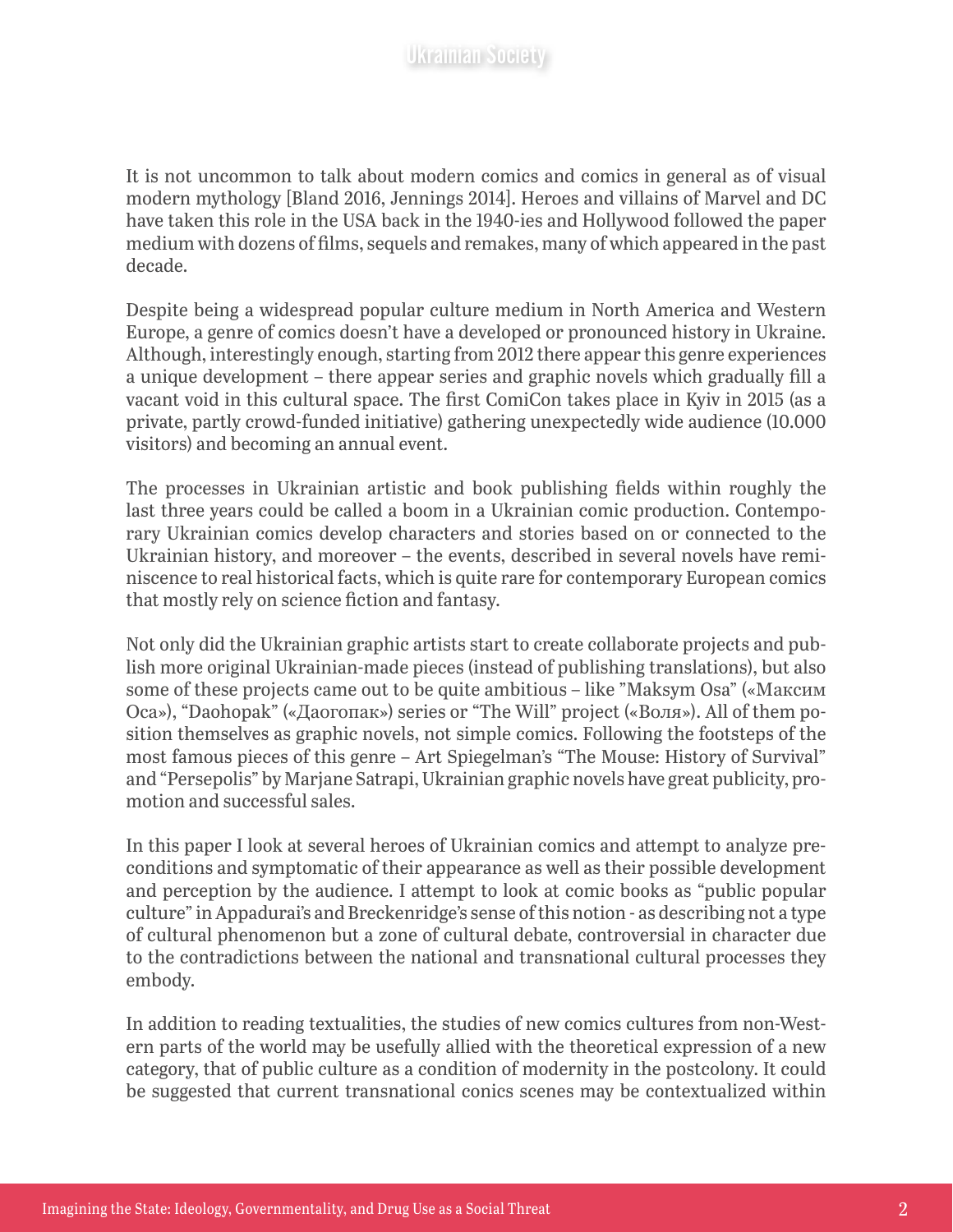"new public modernities" which particularly emphasize cultural registers such as the circulation of images, the political roles of visuality, importance of symbolic actions as opposed to rational speech, and the links between mass media and the emancipatory dimensions of art, display and performance. Appadurai and Breckenridge describe public culture as a "way to enter modernity within particular historical frames", characterized by a "mainstream quality" and occupying spaces created by new media, nomad technologies and the "current manipulation of signs" in a field of global cultural flows [Appadurai, Breckenridge 1995]

The first printed Ukrainian comics magazine "(Chervony) Perets" (Red Pepper, «Перець») had a long history. "Perets" started out in 1927 as a magazine of Soviet political satire and humor. It was one of the most popular printed editions in entire USSR with the circulation of 3.3 million copies in 1986. Eventually the magazine faced closure in 2013 due to a decrease in sales and public popularity in general. Another comic magazine which made its way on to the Ukrainian print and market was "K9" (2003 – 2009), which was open for contributions and published all – translated and abridged versions of European comics, manga and stories by Ukrainian artists.

It wasn't until mid 1990-ies that Ukrainian comics started to develop distinctive heroes of their own. In 1993 a Kyiv writer and graphics artist Igor Baranko (Ігор Баранько) created a series of comics about Mamay the Cossack (1993 – 1998). Flourishing with all the folk legends and mystical stories, Mamay transformed from the character of 17th century mythology and folk paintings into a pioneer of Ukrainian comic characters. Baranko continued with "Maksym Osa" (2008) which came out as a graphic novel – a story of Zaporizhian Cossack "who came back from *That* world" (it awaits to be produced as a film in late 2016).

The beginning of Ukrainian national revival in the first half of the 19th century brought interest to the history of Ukrainian people and glorification of Cossackhood, which was nostalgically referred to as a heroic past of Ukraine that needed to be revived [Saltovsky 2002]. The admiration of Cossacks was initially expressed among an insignificant number of educated Ukrainian nobility. It received further development with the appearance of Ukrainian literature in the 19th century. This resulted in popularization and further mythologization of Cossacks' images. Some of the most significant literary works that refer to Cossacks and are considered as classics of Ukrainian literature includes poems and novels by Ivan Kotlyarevskyi, Mykola Gogol and Taras Shevchenko [Bureychak 2012]. After the collapse of the Soviet Union, Cossacks – as national heroes and fighters for independence – were integrated into official national symbols.

Nowadays texts gain visual body within the contemporary popular culture – the graphic images of Cossacks appear as well as other images, used in ads and illustration. It could be suggested that the Cossacks we see in the comics are the product of modern visual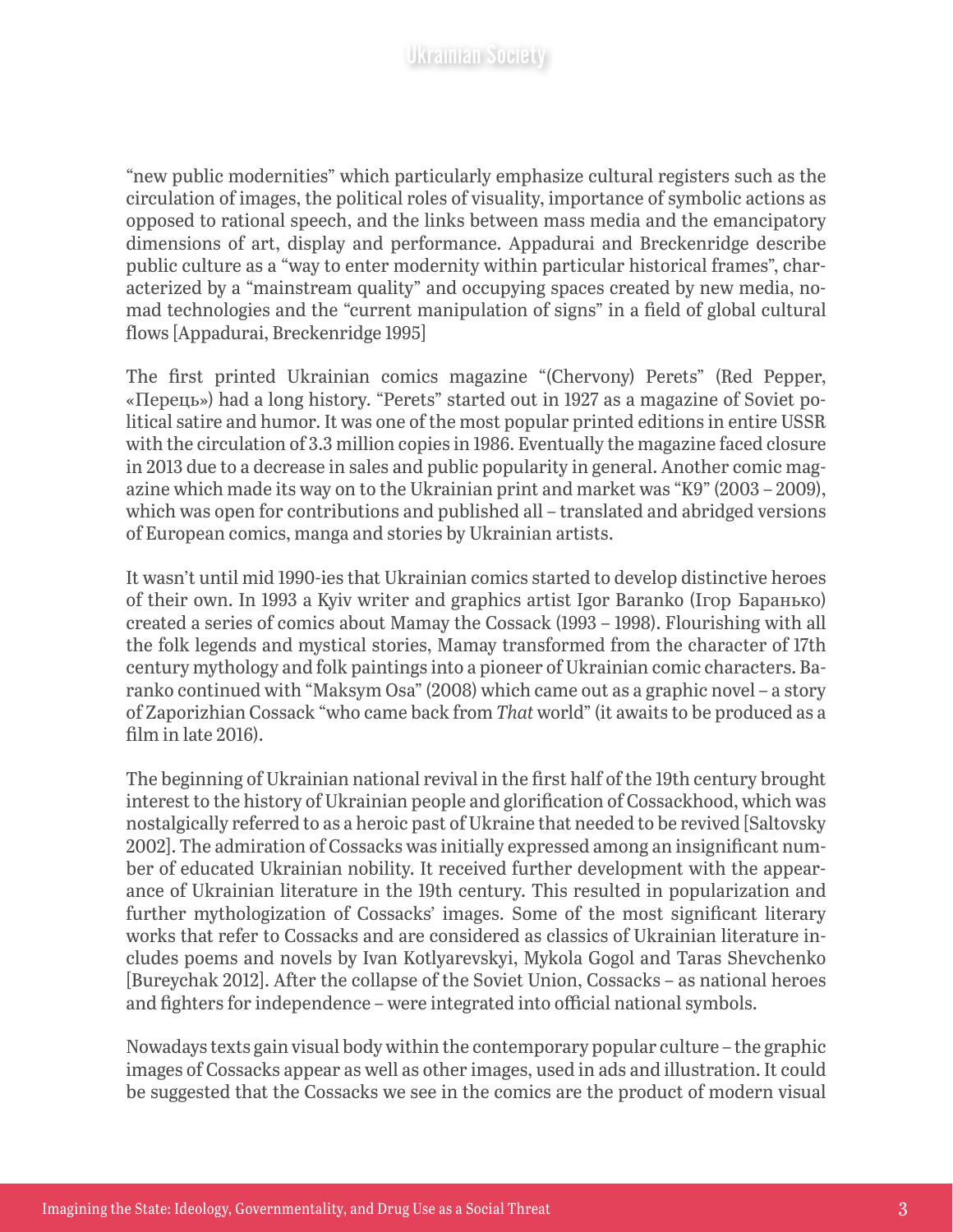mythology (or global visuality – they have good looking and perfectly trained bodies, they know technical and possess magical tricks, they are well dressed, well connected and well read. These Cossacks have a lot more in common with the Marvel characters than with folk paintings of the 18th century, though keeping some connections to the least.

Shortly it turned out that the Cossack theme offers an incredible variety of interpretations and variations for contemporary comics artists: "Maksym Osa" was followed by a series of Cossack stories, produced by three Kyiv based artists – Maksym Prasolov, Oleksiy Chebykin and Oleg Kolov, their project titled "Daohopak", Cossacks appeared in many ATO-themed books as the precursors of modern heroes, they flew into space and wrote letters to Dart Vader in "Cossacks in Space" series for children or the "Chub" («Чуб») graphic novel and so on.

The "Daohopak" trilogy was published in 2015-2016 by "Nebeskey" Kyiv publishing house as a series of graphic novels. They had an entire set of characters developed connected by a theme of Zaporizhian Sich. One of the authors, Maksym Prasolov, in an interview for "Oldfashioned Radio", Kyiv (online radio), says that the aim of the series was to create a hero-warrior (Kharakternyk-Cossack), who would represent the "Ukrainian myth" at the international cultural scene, integrate it there and qualify to stand in one row with a Japanese Samurai (or Ninja), the Viking, the Pirate, Asterix the Gaul, European Knight and the Cowboy of the Wild West. To isert this hero into the "contemporary hero pantheon" is our goal, said the artist. [Prasolov, interview, 6].

After the breakup of a Soviet Union, which had functioned as an imperial structure, postcolonial studies migrate into post-Soviet space. Postcolonial methodology is especially applicable to Ukrainian experience – as Ukraine has been in a semi-colonial condition since the 17-th century and through totalitarian colonization of the 20-th. Within this framework, methodologies regarding alternative thinking and reading of different power strategies seem particularly pertinent for analyzing of post totalitarian consciousness [Hundorova, 2015].

As Stephen Slemon writes, postcolonial textualities enter colonial discourses deconstructively, inhabiting its ambiguities and fissures, initiating persistent questioning of the frame, which at one level, is the space of representation, and at another level, the frame of western modernity itself [Lawson, Tiffin, 2002]. Graphic writing, particularly enabled by complex signifying recourses, may be seen as an effective category of "post-colonial textuality" making visible the colonial legacies and re-writing the missing or misinterpreted identities in their precise contexts. Moreover, it could be proposed that postcolonial comics are uniquely able to perform the characteristic "deconstructive image functions". Timothy Brennan argues that the established textual visualities encode rules of perception that regulate and determine "usable" ideas of global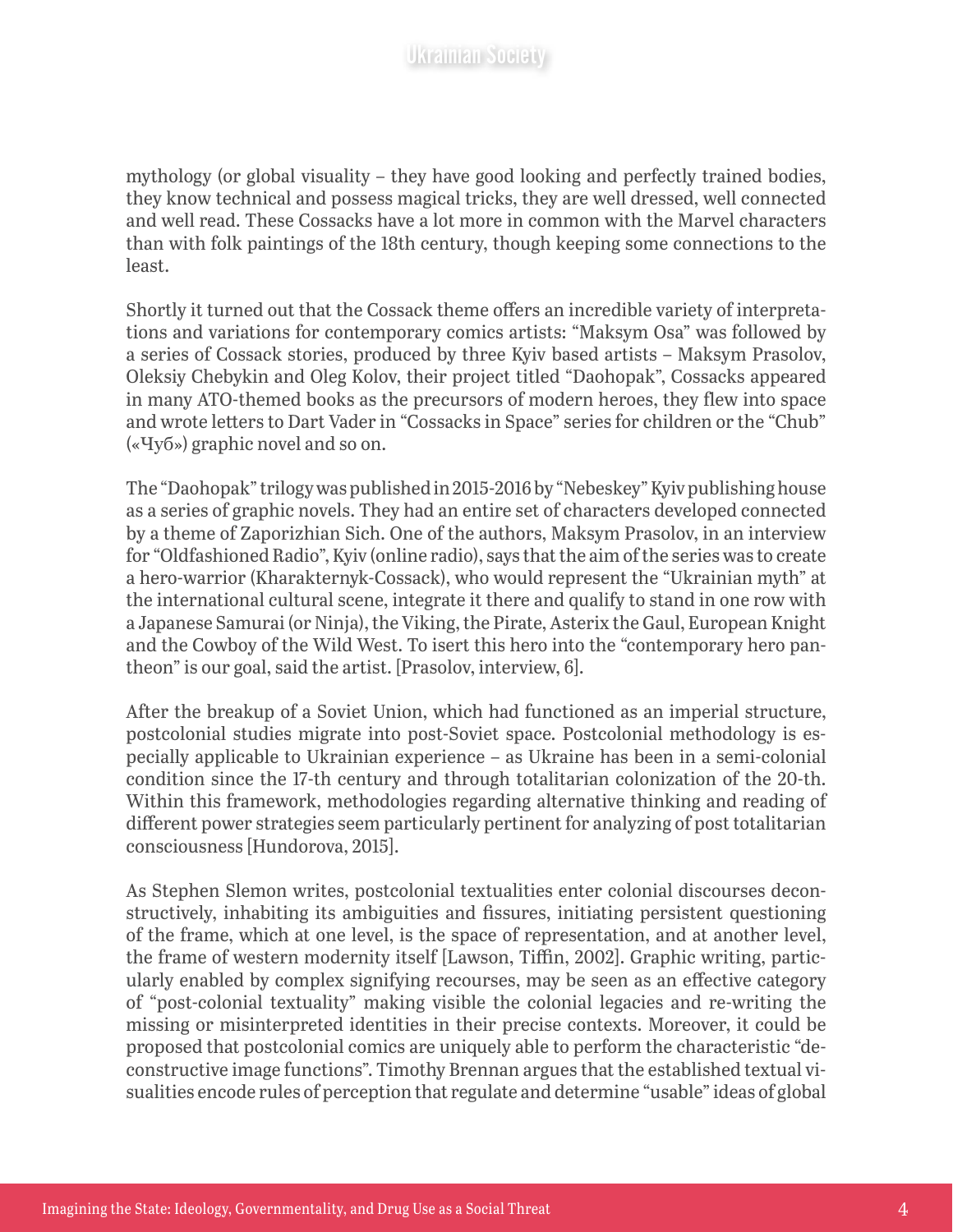peripheries in the present "information" age The political utility of such perceptions to the new systems of imperial power are connected with their formations as "calculated zones of invisibility", "serviceable abstractions" or "repositories for counter-modernity" [Mehta, Mukerji 2015]. Deconstructive textual strategies of postmodern iconographics lie in the work of decoding and contesting image-objects of everyday ideology within resistant postcolonial visual cultures.

The phenomenon of a post-colonial comic is analyzed by the literary science as a set of texts which intend to make a revision of history and reclaim the national history, tradition and science [2, p.219]. Such tradition is particularly interesting in the Francophone North Africa and Anglophone India. Interestingly enough, many contemporary Ukrainian comics so far show the same tendency – developing the realm of artistic imaginary (steam punk of "The Will" for instance), concentrate on some historical episodes, use the material of documentaries but not encroaching the general historical outline. Ukrainian comics also follow this strategy in the way they portray glorious Ukrainian military past and construct an iconographic history creating images valorous individuals. To an extend what can be seen in these images, is "masculinizing" - creating a network of icons who symbolize ideal of machismo, which again, is tied up with a perception of what constitutes the ideal nation. [Mehta, Mukerji 2015]

One of the "Daohopak" creators, Maksym Prasolov emphasizes in one of the interviews, that "…Ukrainian culture is colonized by and filled with images imposed from the outside. That's why this graphic novel series are aimed to replace this existing picture with "our own version" of history based on "the real facts" [Prasolov, 6]. This is precisely the subversive work that this kind of artwork does questioning and inhabiting the voids in public culture, left due to the colonial experience of Ukraine, with the heroes and (imaginary) spaces "of our own". "Daohopak", for example, highly mythologizes Zaporizhian Sich is and turns it into a liminal space – to which one has to be led by a special guide. The Sich itself in "Daohopak" is constructed with the use of advanced technology; it is a man-made island, concealed from the eyes of strangers, which makes a full turn in a year time.

The "creolization" of contemporary comics forms and their reading publics arising from "the global flux of ideas and images where voices and registers overlap" necessarily creates a "proliferation of genres and cultural exchanges within contemporary visual cultures" and places local texts within an "expanding global public sphere, where the imperatives of the sign – drawing art, photography, images or comics – can now no longer be perceived as cultural symbols which communicate obsolete authenticity [Mehta, Mukerji 2015]

"Daohopak" novels are highly eclectic in using symbolism, history and visuality. The first thing which catches attention – the Dao/Tao component and its seamless combi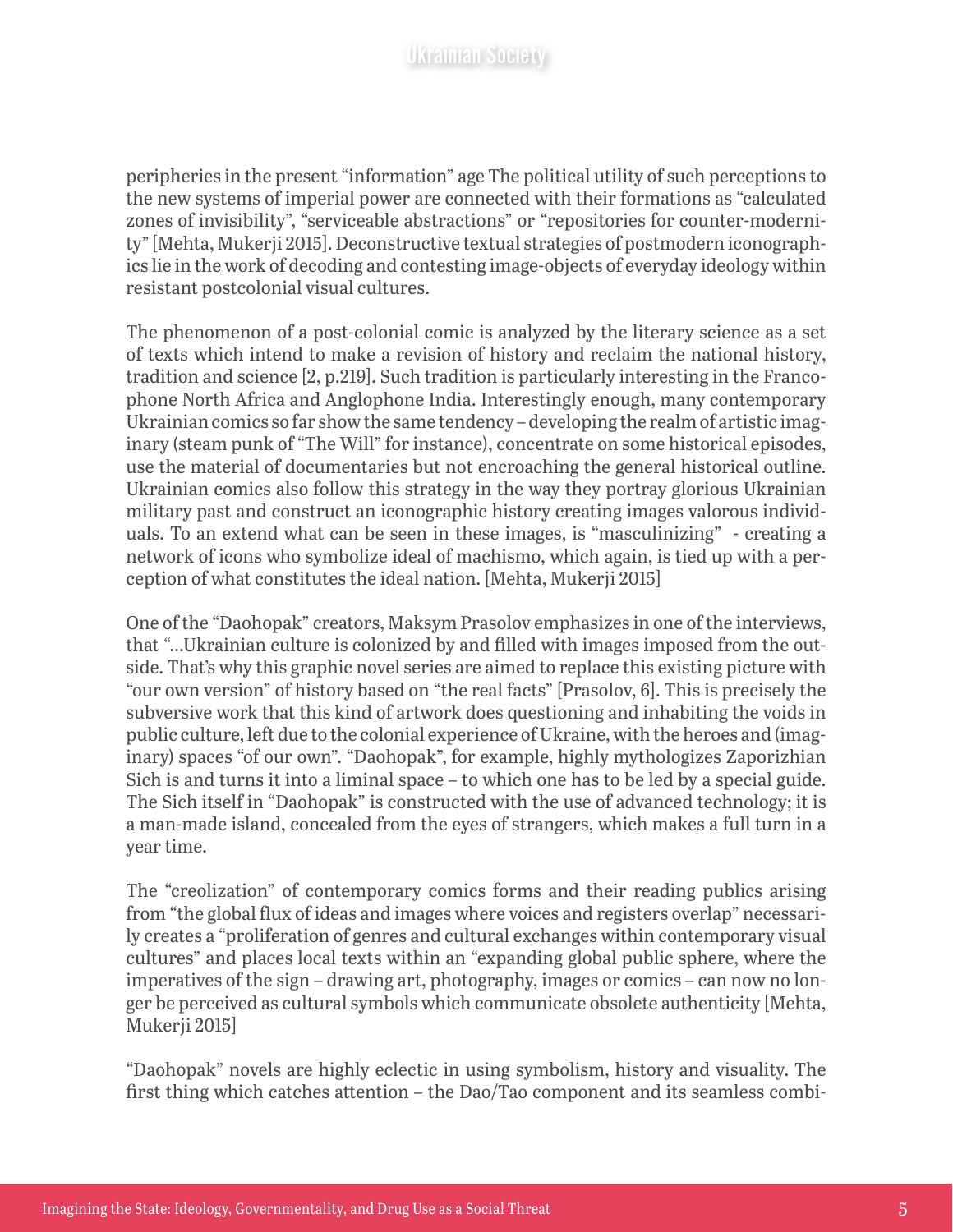nation with hopak, the most popular (and also controversial) of Ukrainian folk dances is very curious. When asked why Tao appears in the context of Ukrainian history and culture (even its alternative version), Maksym Prasolov enigmatically answers "Such was the Tao of our way", and adds that working at the series, artists found many similarities between the Taoism philosophy and Gregory Skovoroda's theory of "the Three worlds" (hence the last name of the main character). The authors find Skovoroda also a quite mysterious character and plan to create a comic book about his life, philosophy and personal history.

The main hero of "Daohopak", Oles Skorovoda (Олесь Скоровода) is a very gifted Cossack, aspiring Kharakternyk (характерник). He has to fulfill certain complicated assignments to prove his qualification so that eventually he could get the necessary knowledge (from the elders of Sich) and become a Cossack sorcerer. The sorcerers mythology is present throughout the series – kharakternyk of the Sich is the equivalent of the Carpathian molfar (мольфар), except for the fact that kharakternyk is a warrior-sorcerer.

Similarly to other colonized peoples, Ukrainians resort to attempts of rediscovering and highlighting a martial culture in themselves [Dasgupta 2014, 4]. These attempts became evident and apparent in Ukraine since early 1990-ies with the appearance of Combat Hopak phenomenon. This martial art appeared on the Ukrainian sports scene in the late 1980-ies - early Independence years. It was mythologized from the very beginning by the "Great Master" Volodymyr Pylat, who positioned it as a specifically and native, purely Ukrainian martial art, invented and practiced by Kossacks of Zaporizhzhia, but later lost (due to the activities of the "enemies") and miraculously reborn from the last living bearer of tradition which is Pylat. Pylat himself was a trained gymnast and wrestler, had studied kick boxing, aikido and Kyoshin Kan karate in which he held a black belt. In one of the interviews, Pylat admits that he founded Combat hopak as a reaction to a prejudicial reaction of Japanese masters to Ukrainian participants of a sports event in 1985. As Pylat states, at that time it was common to deny European practitioners the right to take higher level classes as it was widely believed that they can't condition their bodies and minds to comprehend Eastern martial arts [Moskalenko 2015] Producing quite a controversial impression by projecting far-right ideas, however the Combat hopak movement proved to be quite discreet and apolitical. Nowadays some combat hopak schools provide trainings for Ukrainian military and members of the Right Sector party, but none of the numerous volunteer battalions of ATO directly associated itself with the Combat hopak. The leader of the movement, Volodymyr Pylat wrote several books in which he developed a program of nationalistic school upbringing based on "healthy body and healthy spirit" principle. His system aimed to fix the consequences of Soviet time propaganda and neglect of health (spiritual health in *mens sana in corpora sano* context) within the school system. Curious seems the fact, that in Pylat's mastery levels description, Kharakternyk is also the highest one (corresponding to Honored master of sports in the parallel, Ukrainian state description) [Pylat, 1994]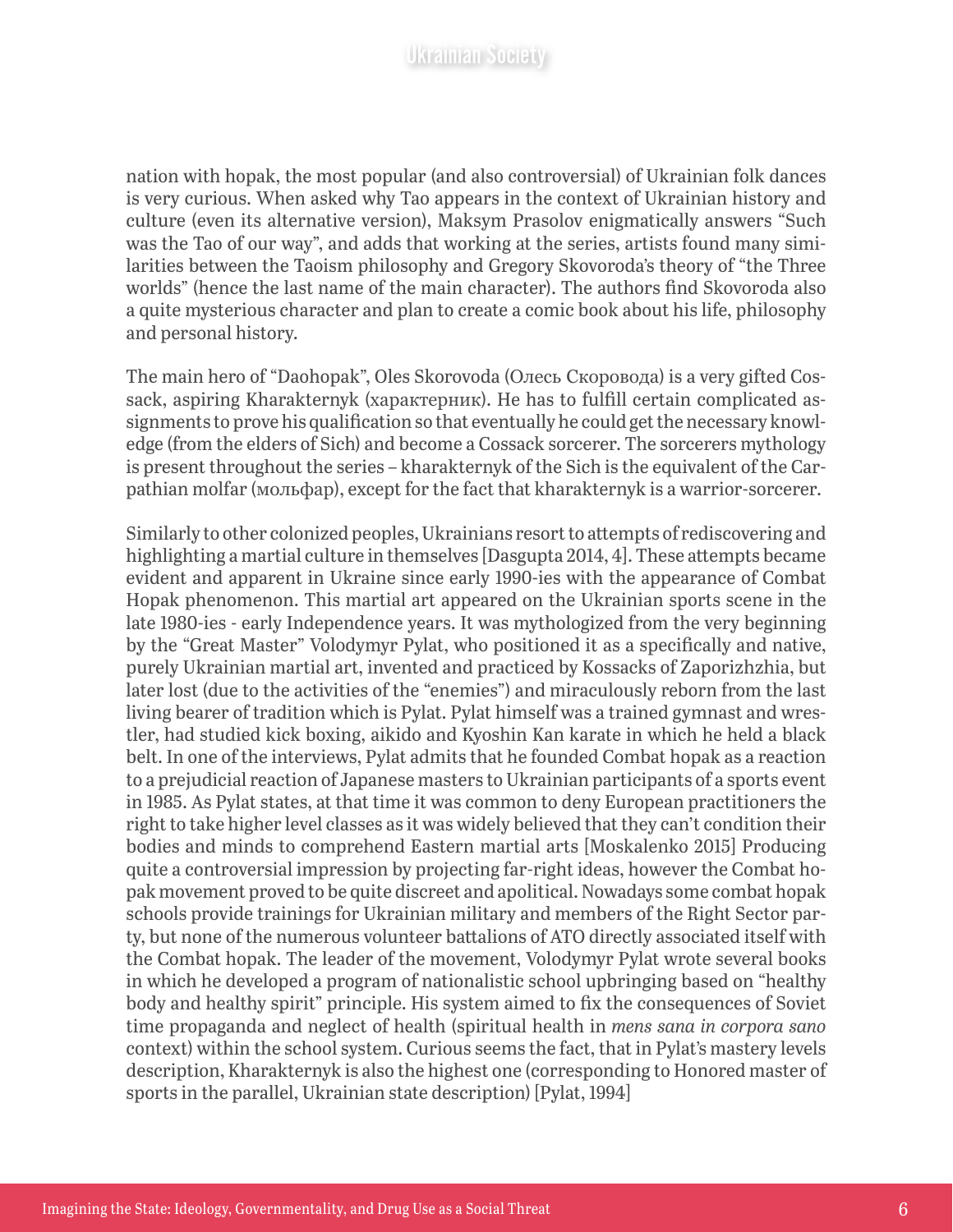Although it is a widely accepted historical fact that Ukrainian Cossacks were Orthodox Christians and accepting Orthodoxy was one of the conditions of being accepted to Sich in general, the Cossack origin myths contain an entire plexus of cultural motives. Most of such myths link Cossackhood to the military administration of Kyivan Rus and earlier Slavic societies (as early as the mythical Aryan civilization), extinguished after the acceptance of Christianity in 988 AD. The myth about Cossacks as esoteric knowledge bearers (hypnosis, healing, fortune telling, martial arts, etc.) is also part of the origin mythology. The most typical and definitive Kharakternyk is Mamay the Cossack. Being a protagonist of narrative as well as pictorial folklore, he is still a part of a popular culture – Oles Sanin's movie of 2005 ("Mamay"), "Mamay the Cossack" monument at Maydan Nezalezhnosti (Майдан Незалежності) in Kyiv (Valentyn Znoba, 2001), hired special warriors - *kharakternyk*s in"Ogniem I Meczem" modification of "Rome: Total War" videogame, etc. It worth mentioning, that Mozgovyi, the kharakternyk of "Daohopak" doesn't talk too much and is an excellent engineer and mechanic, able to make any kind of repairs to the existing vehicles and devices, and also design new ones if necessary for the sake of the mission.

As any other martial art Combat hopak is based on a resistance narrative and "folk history" as Anthony Green describes it [Green, Svinth 2003] In case of Combat Hopak, resistance was a crucial part of this martial art in the folk legend, presented by its founder Pylat. According to him, the movements were first invented for the body training and movements that could have been used in fighting. Later, however, when "foreigners and enemies" took away most of the lands, which belonged to proto-Ukrainians and Christianity exterminated the leading class (the priests, or *"volkhvy"*). The remaining Cossacks had no other choice as to practice this technique in a form of dance, which would disguise them and draw attention of "foreigners" away from military potential of the "Ukrainian Warrior Caste". In this way it was also possible to keep this "knowledge" and pass it to the next generations.

The first novel of the "Daohopak" trilogy is titled "The Antalya Tour" («Анатолійська гастроль») and takes place in Eastern Ottoman Empire. The mood of this book is humorous, which is suggested right away by its name, гастроль – in broken, not literary Ukrainian (or surzhyk) – instead of гастролі. The main characters of the comic – Cossacks Oles Skorovoda (Олесь Сковорода), Taras Peresicyvolia (Тарас Пересічиволя) and a sorcerer (kharakternyk) Mozgovyy (Мозговий) are on a mission of liberating their fellow Christian Cossacks from the Ottoman captivity. This choice of characters and their activities precisely follows one of the earliest features of the Cossack mythology, as Sergiy Plokhy writes: those were the campaigns against Ottomans which related Cossackhood (as an emerging social group in the 17th century) to the state leaders of earlier epochs – the Princes of Kyivan Rus, who also fought against the menace from the South [Plokhy 2012]. This became the constitutive and distinguishing trait of Cossack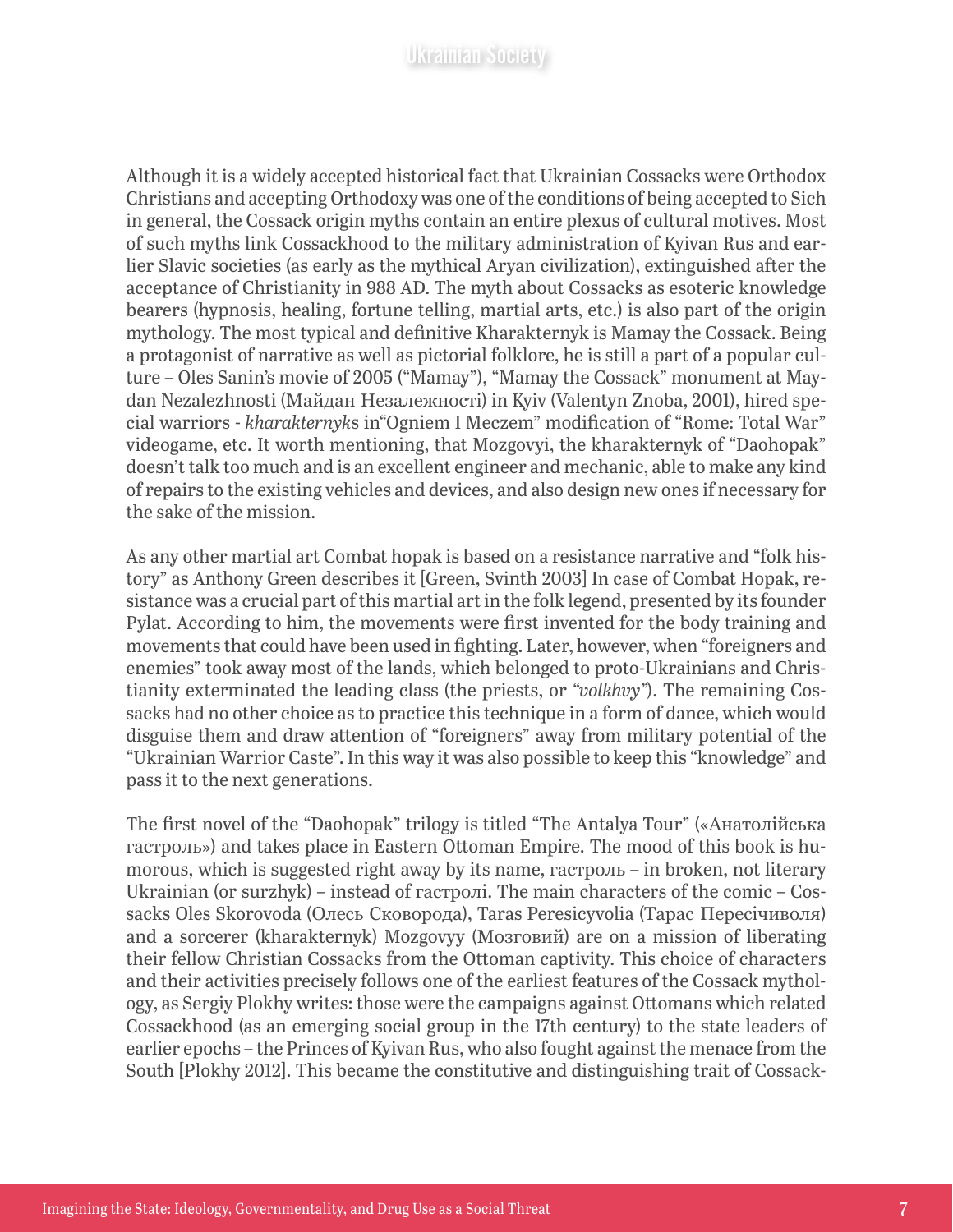hood and was depicted in literature and historical mythology and also had a legitimizing effect for the Cossacks' attacks on the Ottoman Empire.

The second part of the series, titled "Noble Love" («Шляхетна любов») takes the reader for a tour to Zaporizhian Sich fortress and sheds some light onto the Cossacks military and martial schooling. But also, as the title suggests, it contains the love story and a personal conflict. The confrontation – both romantic and heroic takes place between the main protagonist – Oles Skorovoda and a Polish gentryman – Kazimir Zheromski. "Noble Love" implies another Cossak myth – the one of a noble origin. Contesting the attention of Ari-San (a beautiful Japanese girl-ninja warrior) Oles Skorovoda wins a duel with Kazimir Zheromski, a son of a Polish ambassador and noble warrior. Oles shows the level of saber mastery, martial excellence as well as the class of conduct no inferior to his opponent, which makes him look like a real honorable knight. According to Sergiy Plokhy, the social program of making Cossackhood equal to Polish gentry was another part of Cossack mythology.

 Third graphic novel of the series revolves around the mythology of the Carpathian sorcerers – the molfars and is based on the reconstructions of ancient Slavic world outlook and idea of the three worlds – the higher – place of the gods, the middle (belonging to humans) and the lower world, guarded and inhabited by the ancestors, chthonic creatures and deities. It also incorporates the Ukrainian mythological view on Carpathian Mountains as a mystical "Place of Force or Knowledge".

"Daohopak's" iconography refers to an earlier version of Cossack-related epic – the Ivan Kotliarevsky's "Eneyida" (1798) illustrated by Anatoliy Bazylevych in 1968. Wide shouldered Trojans and Latinians of Kotlyarevsky-Bazylevych were to a great deal precursors of contemporary muscular warriors of mythical Zaporizhian Sich depicted in these comics. Besides the iconography, also the kind of humor and language, used in the novel refers to the tradition of "kotlyarevshchyna" (котляревщина), Ukrainian literary kitsch.

As literary scholar Tamara Hundorova writes, kotlyarevshchyna as a textual and cultural phenomenon, dates to the end of 18th-beginning of 19th century. It was the time when two important processes took place in the Ukrainian literature and culture. At one hand - vernacular language and "folklore" became a form of national and cultural self-affirmation (which "Eneida" clearly proves). At the other hand - the "Little Russian" folk style acquires traits of certain burlesque subculture, which turned out to be very eagerly copied and gave birth to the phenomenon of "kotlyarevshchyna". By its very nature, Hundorova suggests, burlesque is not a purely humorous style, but rather a macaronic one – it contains fragments of the high and low cultures mixing together the two, adding the brutal and the sentimental components. During the 19-th century burlesque became popular not only in Ukraine, but also in the Metropole of Russian Empire, be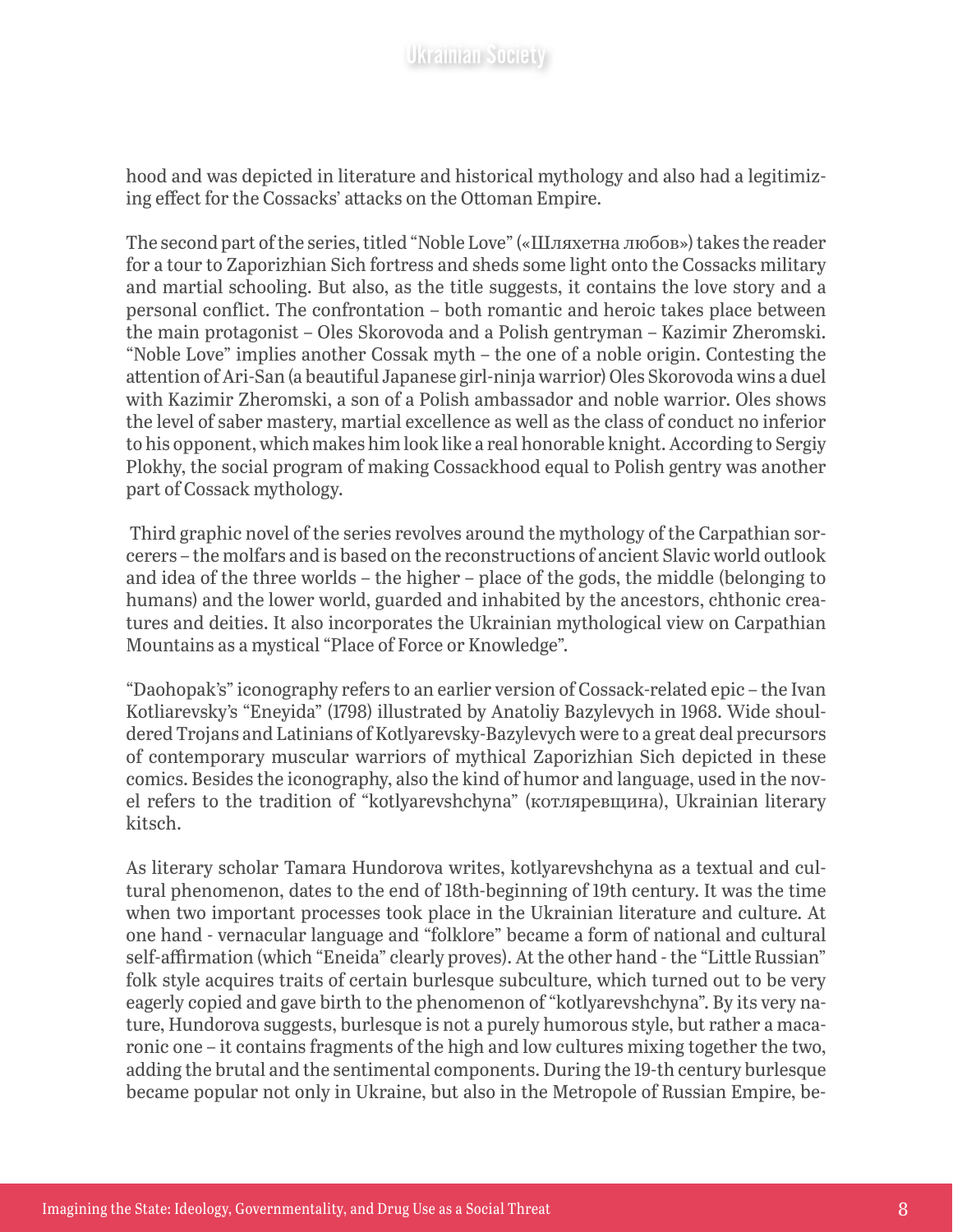coming the signature style of Little Russia. [Hundorova 2008] There was a major difference between travestied "Eneyida" of Ivan Kotliarevsky and the "kotlyarevshchyna" phenomenon. The travestied "Eneida" legitimized the rights of a popular culture, it was "double-coded" – from both sides the high (classic) and low (folk) cultures. But beginning from 19th century, the imitation of Kotliarevsky's burlesque literary style becomes a massive graphomania – "kotlyarevshchyna". This way the style is emulated, reproduced and imitated mostly by the Little Russian authors belonging to the "Third Estate" – those are clerks, teachers, small landowners obliged to work as clerks. Most of these authors are born in Ukraine but professionally connected to Russian cities (such as St. Petersburgh) [Hundorova 2008].

Kotlyarevshchyna is one of the sources of "Little Russian" colonial kitsch. But in order to become recognizable, the Ukrainian provincials' style had to be identified, reproduced and used by the Metropole. So to say – it had to be decorated and incorporated into the colony not "from below", but "from above". In the beginning of the 19th century mass literature becomes to emerge in Russia as well. Emancipation, urbanization, literacy growth created new possibilities for the growing cultural needs of the lower society classes. And commercial publications were able to satisfy these needs.

Writing about kolyarevshchyna, George Hrabovych notes two important modalities of this "style" – its historical (or ideological) function – separating itself from Russian (omni Russian) literature due to choosing Ukrainian language. It was choosing not only Ukrainian, but "folk" Ukrainian, vernacular language. Because of this fact Ukrainian reader becomes privileged – Ukrainian literary piece becomes illegible, inaccessible for a Russian reader [Hrabovych 1999]. The main aim of this burlesque, as Hrabovych writes, was subversive towards the outer context of the Russian literature – it was a parody. This fact was a taboo in a Soviet literary science, it started to be commented later and very carefully. But this was the main feature of kotlyarevshchyna – to ridicule the arrogant, smug, artificial and cold and eventually inhuman world of an imperial society and normative canonic literature. This is a function of all the kotlyarevshchyna. Main difference between Kotliarevsky himself (and his epigones), writes Hrabovych, and the writers who later emulated their modality and style is that the first group had it implicitly, nonreflective, whereas in the second it is conscious, intentional, even programmed. For example, it is seen in Sehvechenko's poetic contexts.

The "Daohopak" graphic novel series can be placed into this tradition being a variation of the new kotlyarevshchyna. Intentionally or not, but the piece contains iconographic and textual references to "Eneyida". Being a part of popular culture, "Daohopak" draws from the Ukrainian tradition of popular culture but in this case, rather nonreflective. This gesture is of a certain similarity to the 19th century one – to make the style recognizable, but this time not in an imperial, but in a globalized context, situation of global visuality. "Daohopak" uses some globally recognizable comic themes (codes) – i.e. man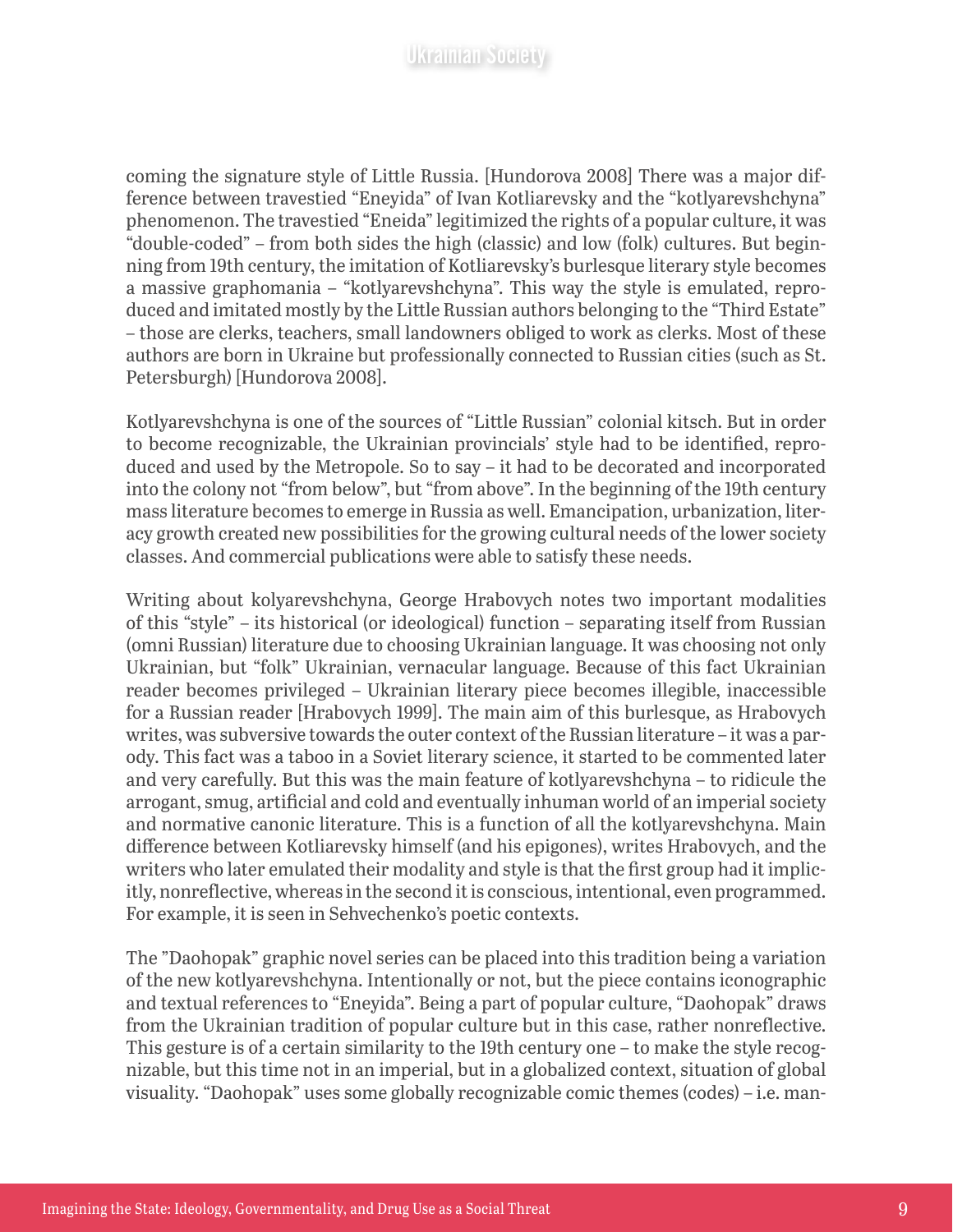ga-like iconography, references to Japan as a Mecca of martial arts, etc. and to make the "Ukrainian component" recognizable, the artists turn to the visual tradition of Kotliarevsky's "Eneyida" and its humorous part.

Another graphic novel worth mentioning is "The Will" project («Воля»). It is (or rather it is planned to be) an epic steam punk fantasy based of alternative history of Ukraine asking: what could have happened if Ukrainian People's Republic would wave held its positions and changed the course of world history? The reason for beginning this project, according to the author, Viacheslav Bugayov (В'ячеслав Бугайов) was the complete absence of media market interest towards this segment of Ukrainian history.[9] "When my colleagues and myself saw the archival photo materials depicting Ukrainian People's Republic's heavy bombers: Shtaken Zeppelin, it's fleet, aircrafts of Ukrainian construction and production (Anatra DS – two seat reconnaissance aircraft, constructed and built at Odessa factory between 1911 and 1917), armored trains and war forces, hetman Skoropadsky's luxurious automobiles, Ukrainian delegations' grandiose banquets in Berlin and Kyiv, the Ukrainian Republic aircraft fleet of 400 air vessels, unknown territories of Ukraine beyond the borders of Asia – we understood that it is extremely important to convey this information – in a catchy, energetic form, - says Bugayov. [9] "The Will" is a work in progress, the production of the book itself, as well as a short film and a video is planned for 2017. For the current moment one can only rely on information provided on their webpage and in several blogs. The set of characters of future graphic novel is not published yet, but on one of the posters we see a man with an iron hand and a mechanical ocular – probably a cyborg? Possibly this group of artists will develop an idea of advancement of bio- and cybernetic technology in "alternative" Ukraine.

The topic and situation of ATO (Anti-Terrorist-Operation) produced a whole variety of comics – educational series for children teaching how to avoid the dangers of explosives ("Once upon a Mine") or how to act in case one is held hostage, others depicting real events, for example the "Cyborgs. The Story of Three" («Кіборги. Історія трьох») series, which is based on the histories of soldiers defending the Donetsk Airport during eight months of battles. Cossacks appear in "Victory. Savur Mohyla" («Звитяга. Савур-Могила»), a graphic novel composed and published in 2015 of collaborate work of thirteen artists of different Ukrainian cites and issued by "Granit" association. It describes recent events in a Shakhtarsk region of near Donetsk. The drama of these events is the fact that Savur Mohyla is a hill near Russo-Ukrainian border, strategic elevated point which allows control vast territories around. Savur Mohyla was a part of Ukrainian folklore (especially *dumas*) way before the events of 2014, linking this place with Cossaks history. As an elevated platform, Savur Mohyla used to serve as an observation post and in this way divide the "wild steppe" from the territories controlled by Cossackhood. Despite the battles, in 2014 it eventually passed under the control of the separatist (pro-Russian) forces.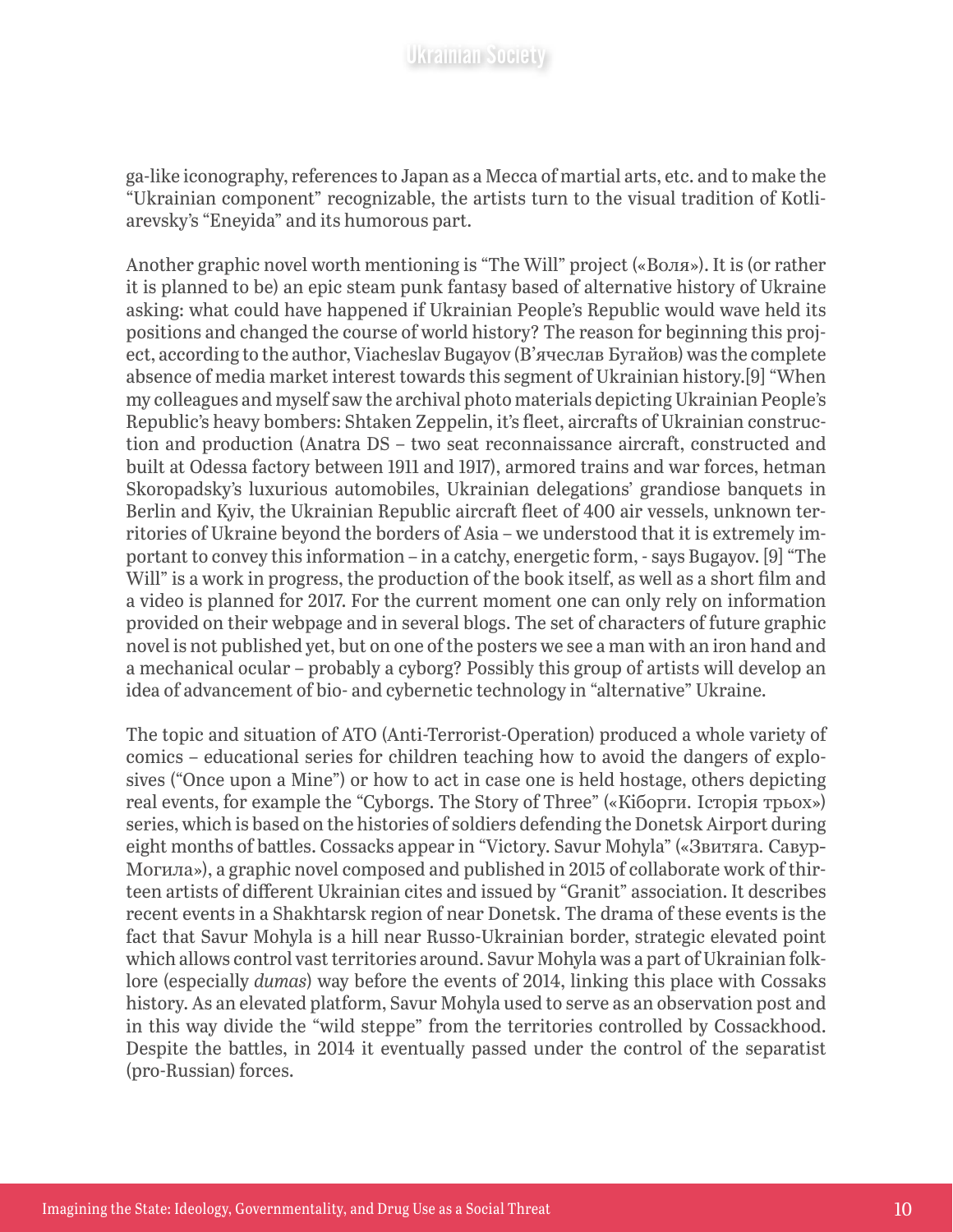The main character of the novel is a corrupt district attorney, who decides to spend "a couple of days" at ATO in order to obtain a legal status and privileges provided for the Ukrainian army soldiers later. He ends up participating in the battles for Savur Mohyla. Not only does he find the real Cossack sword, but also sees in a short sleep's dream the events of a popular Cossack *duma* (дума, *epic*) – "The Three Brothers' Escape from Azov" («Втеча трьох братів з Азова»). Meeting the heroic Cossacks in the dream the attorney changes his behavior towards the moral ideals. In this comic, the image of a Cossack is an image of an ethical, valorous character, who not only acts according to a certain code, but can also evoke such qualities and battle vice in a modern day Ukrainian. "Savur Mohyla" is also published in English and distributed through online booksellers to make the story accessible and reach wider readers audience.

Interestingly enough, a Cossack does not appear in "Ukrainian Superheroes" («Українські супергерої») comic series for children, published in 2014 by "Bookrek" publishing house in Chernivtsi. The hero-protagonist group instead consists of Vira (Faith, Віра) – a college student and a volunteer, Kobza musician (Кобзар) – a blind man with a superpower to read minds and see with the help of a touch, Cyborg (Кіборг) – a warrior who defended Donetsk airport and Krip, (Dill, Кріп- reference to a plant homonymic to the beginning of the word Ukraine in Russian language – ukrop (укроп) – a Carpathian mountains herbalist. Their villains are the two-headed eagles (Dvorly, referring to Russian Federation Coat of Arms) and Kolorady (refers to stripes on the Ribbon of St.George, which became a symbol of invasion of Ukraine by Russian troops during the ongoing hybrid war (ATO).

Vira is an explicit example of a female comic character: a "typical Ukrainian woman" who becomes a volunteer helper to the soldiers in the hybrid war, powerful and ready to fly into action. Just as Ari-San of "Daohopak" (although she is Japanese, but it turns out that her master was a Ukrainian Cossack), whose martial art technique is more polished than that of most male characters around her and her main task is to be a bodyguard to the members of a royal family.

Another curious character who recently made his way to the pages of a Ukrainian graphic novel is Stepan Kalynovych (Степан Калинович) – a typical bookkeeper, who has dedicatedly spent twenty years of his life at work at the office in Austrian Lemberg City council until the events of 1848, Spring of Nations pulled him into revolutionary street action. Two émigré artists based in Lviv – French Kyrylo Horishniy (Кирило Горішній) and Romanian Mihay Tymoshenko (Міхай Тимошенко) created the comic version of a Ivan Franko novel the "Involuntary Hero" («Герой поневолі»), published in 2014 by Leopol Publishing house. Ivan Franko, without doubt belongs to the literary titans of Ukrainian literature and his works constitute a great deal of its canon. Presenting Ukrainian literary classics in this way happens for the first time. This graphic novel is interesting also in its visual part. Being a collaboration between a graphic artist (Ty-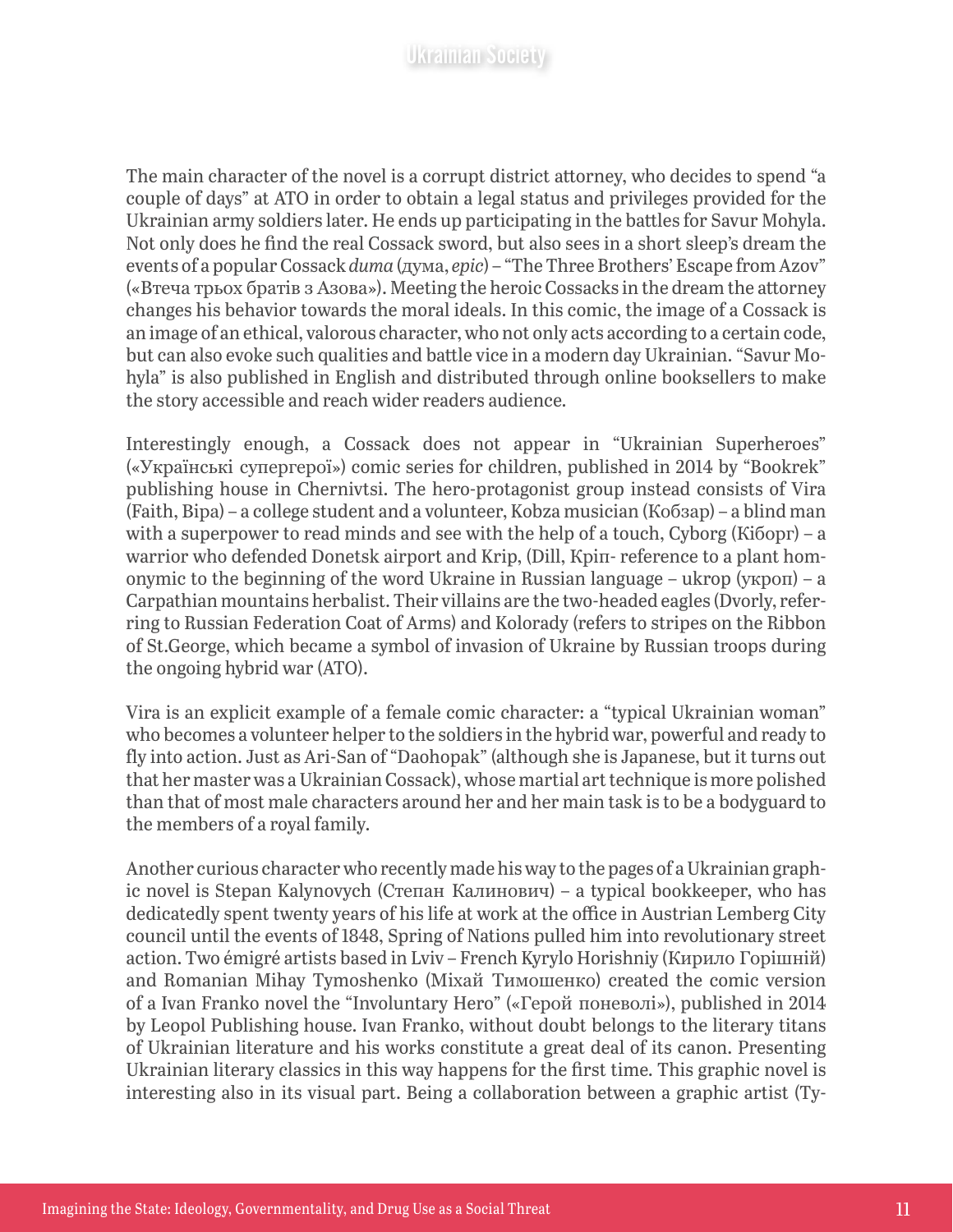moshenko) and a historian (Horishnyi), it provides very curious and accurate insights into everyday life of Lviv city life of the 19th century. Old city maps and photographs were used in order to create a credible image of Austrian Lemberg streets and events in them. Presenting the actual historical events, "Involuntary hero" could be compared to "Persepolis" of Marjane Satrapi, which mostly speaks of Tehran and how the events of Islamic revolution change the face of the city. Street actions, barricades, shootings, confrontation and destruction scenes unfortunately became very familiar to Ukrainians in 2013-2014, that's why the events of the "Spring of Nations", pictured in "Involuntary Hero" are quite easily relatable for the readers.

The "Involuntary Hero" dilogy very interestingly introduces a different kind of hero – a quiet personality, peaceful white collar worker forced to act in the time of social and political turmoil, a person who suddenly has to make tough choices while he is hardly used to making any at all and simply wants to diligently do his work and earn a pension from Austrian government. Stepan Kalynovych posses an appearance very different from the muscular crew of brave hearted warriors presented in most of the 2010-s comics: he is quite skinny and pale from sitting in his bureau for twenty years, has no fighting skills and doesn't often speak up. And, what is important, Stepan Kalynovych is a Ukrainian. To my mind, it could be suggested that Kalynovych represents the other side of "contemporary Ukrainian hero" – an intellectual side. During the populist era in the second half of the 19-th century the concept of intelligentsia emerged in Ukraine. Intellectuals, of course, existed here prior to this time period, their development mirrored that of their neighboring counterparts and their ideas used to drive Ukrainian literature – from early Romantics to the activities of the Cyril and Methodius Brotherhood, etc. [Andrychyk 2012]. What is interesting about Kalynovych - he is not the "socially engaged intellectual with a decidedly rural orientation and strong dedication to serving the Ukrainian people", which forms the prevailing stereotype of the Ukrainian intellectual in the prose of Ivan Nechui-Levyts'kyi and Franko himself in late 19-th century [Andrychyk 2012]. But he is also not the distanced from the masses and politics art-for-art's-sake decadent urban modernist intellectual of the early 20th century. Kalynovych problematizes this image and position showing the process of becoming "Ukrainian intellectual", challenges and doubts which accompany such identity formation.

Mykola Riabchuk (Микола Рябчук) argues that socially engaged intelligentsia is a typical phenomenon of all dependent societies, including Ukrainian one, as Ukraine has been and still remains a colonial society. That's why Ukrainian intelligentsia (or the intelligentsia of Ukraine) is very diverse not only in the level of its intelligence and intellectuality or political views, but also in its relation to the "Ukrainian business" – towards the problems of national liberation, political and cultural emancipation. In other words, intelligentsia of Ukraine has been always divided into an active pro-Ukrainian minority and much more numerous passive pro-imperial majority [Riabchuk 2011]. Writing about "post imperial" condition of Ukrainian intelligentsia, Riabchuk keenly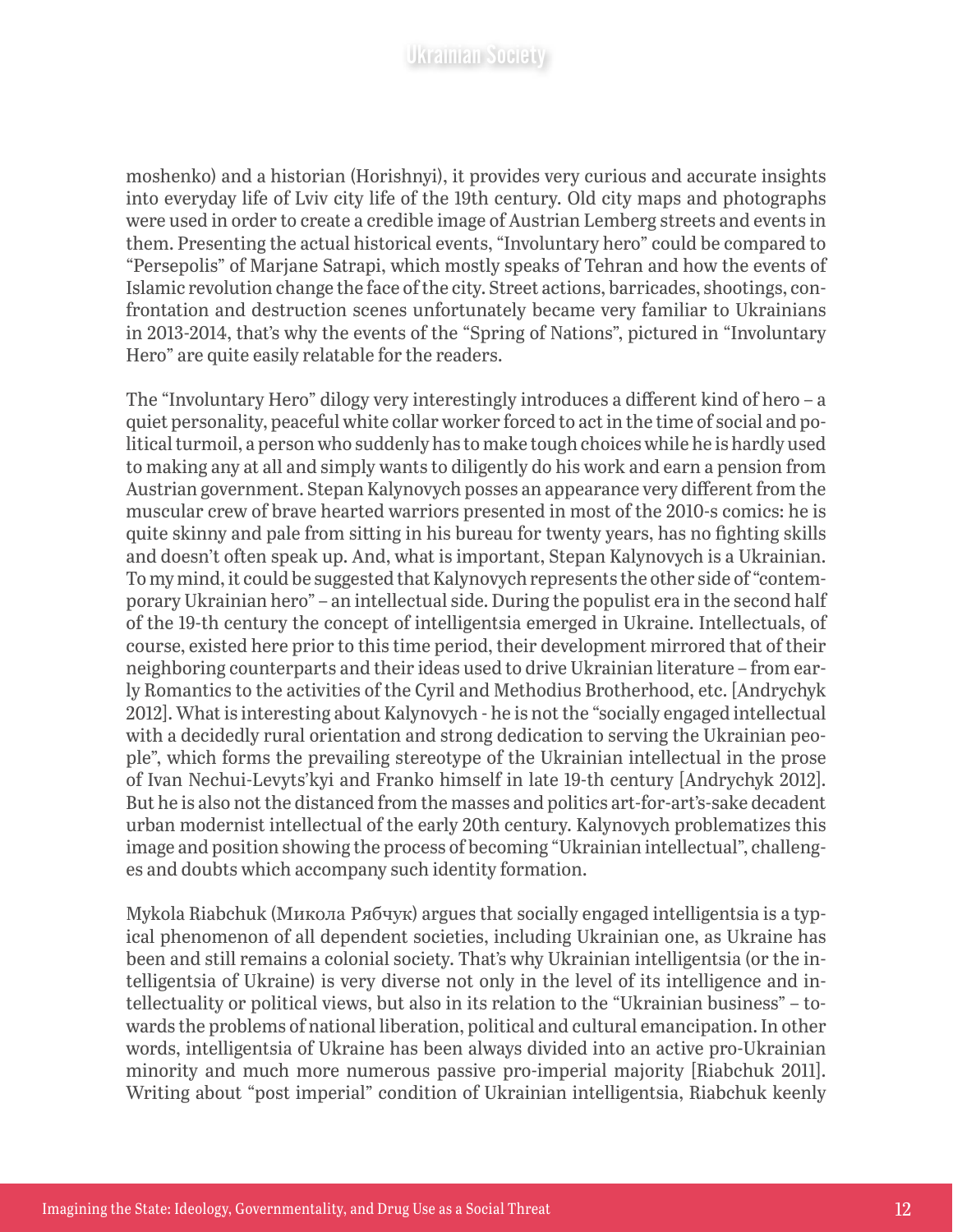notices one typical detail – the confusion caused by a necessity to reformulate one's own identity especially in the aspect towards the "Ukrainian business". In a way Kalynovych is a symptomatic character, who makes such experience articulated and explicit.

In "Empire as Discourse" chapter of his "Postcolonial Syndrome" monograph, Mykola Riabchuk notices, that the curious peculiarity of the Ukrainian situation lies in fact, that whatever the topic of Ukrainian intellectual writing – there will inevitably be a "national" problematic in it. The outside spectator/reader not engaged in this problematic will naturally see it as "nationalistic". The Ukrainians' obsession with their identity, language, history, culture, their national existence per se can be explained by the highly unfavorable historical circumstances. Moreover, the condition of nowadays Ukraine in no way facilitate the healing of historical neuroses, as formally independent Ukraine has rather conserved the colonial status quo than opened a concise and comprehensive decolonization program [Riabchuk 2011].

Contemporary Ukrainian comics are not writings of intellectuals per se, but they are in the same way symptomatically imbued with similar ideas. The interest to book production in Ukrainian language increases and the popular culture transmits a general necessity of positive identification with a strong distinctive (native) image and a search for such. These visual projects are to an extend future oriented (many of them are for children) asking "who will we become?"

Historical circumstances are traditionally unfavorable to Ukraine, the topic of nationalism becomes more and more problematic, and the necessity of a "new definition of nationalism" is voiced in University rooms as well in the whole Ukrainian public sphere. Ukraine has to fight in a hybrid war and the need for a heroic national figure is apprehensible. It could be suggested, that all the mentioned artists, overwhelming majority of which are very young, are trying to "dust" the notion of patriotism the meaning of which got somewhat "worn out" from overuse by the state rhetoric during the past twenty five years, and to ask "what does it mean for us in these circumstances?" As Anne Applebaum writes, the typified image of a Ukrainian nationalist leaves out the historical figures who, given luckier geography would have become great statesman and politicians. Now there is a tiny group of nationalists in Ukraine, whom perhaps we can now agree to call patriots, represent the country's only hope of escaping apathy, rapacious corruption, and, eventually, dismemberment. If one believes in nationalism and inculcates it, it can in turn give inspiration so that one tries to improve the country, to help it live up to the image one wants it to have [Applebaum 2014].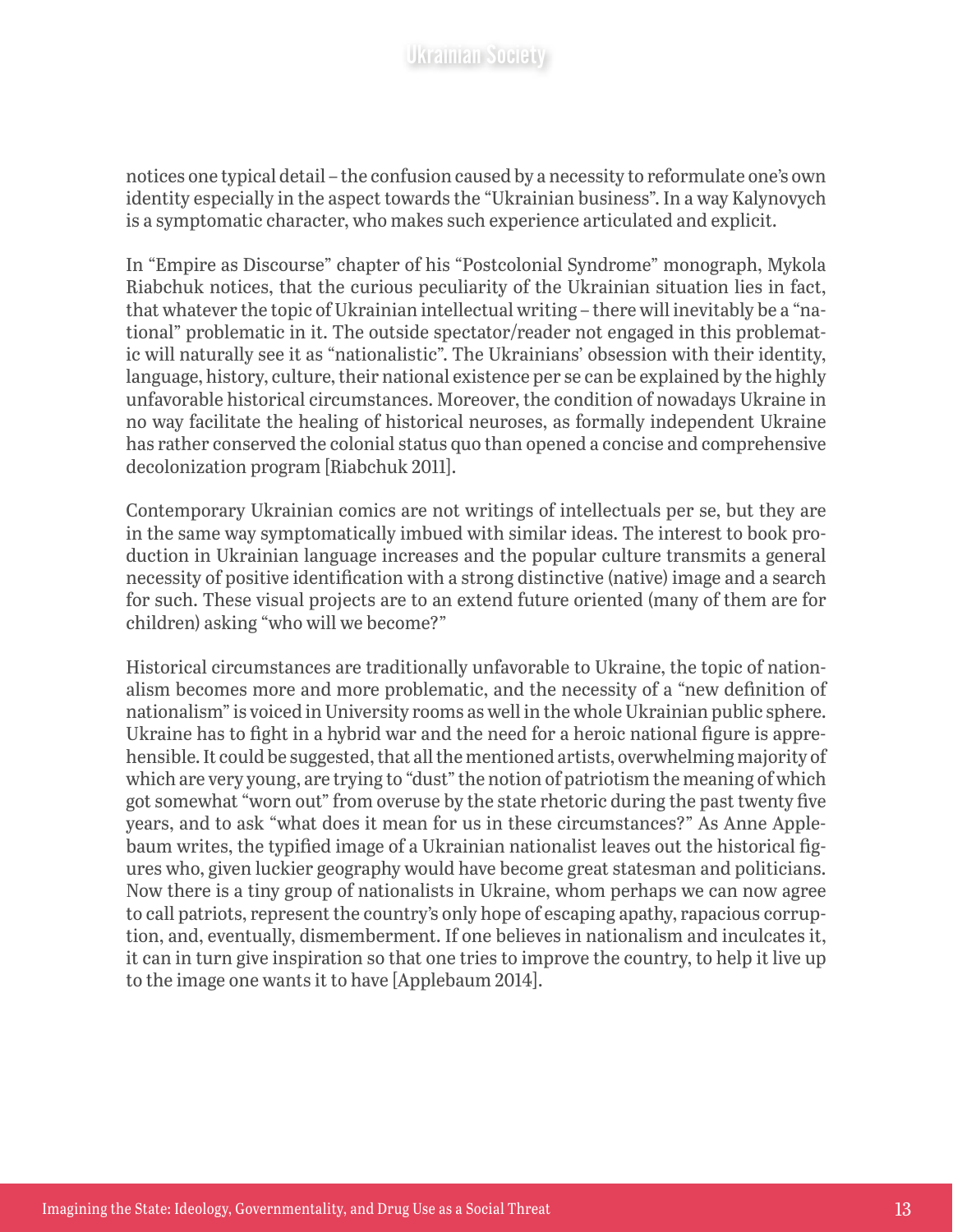#### ANALYZED COMIC BOOKS

Герой поневолі, Леополь, 2014, Львів Даогопак. Анатолійська гастроль, Nebeskey, 2014, Київ Даогопак. Таємниця карпатського мольфара, Nebeskey, 2015, Київ Даогопак. Шляхетна любов, Nebeskey, 2014, Київ Звитяга. Савур-Могила, Asgardian comics, 2015, Київ Кіборги. Історія трьох, Вірні традиціям, 2016, Львів Козаки на орбіті, Кассіопея, 2016, Львів Максим Оса, Asgardian comics, 2010 та 2016, Київ Українські супергерої, Букрек, 2015, Чернівці Чуб: Книга1. Зоряна байка про козака Чубенка, Nebeskey, 2013, Київ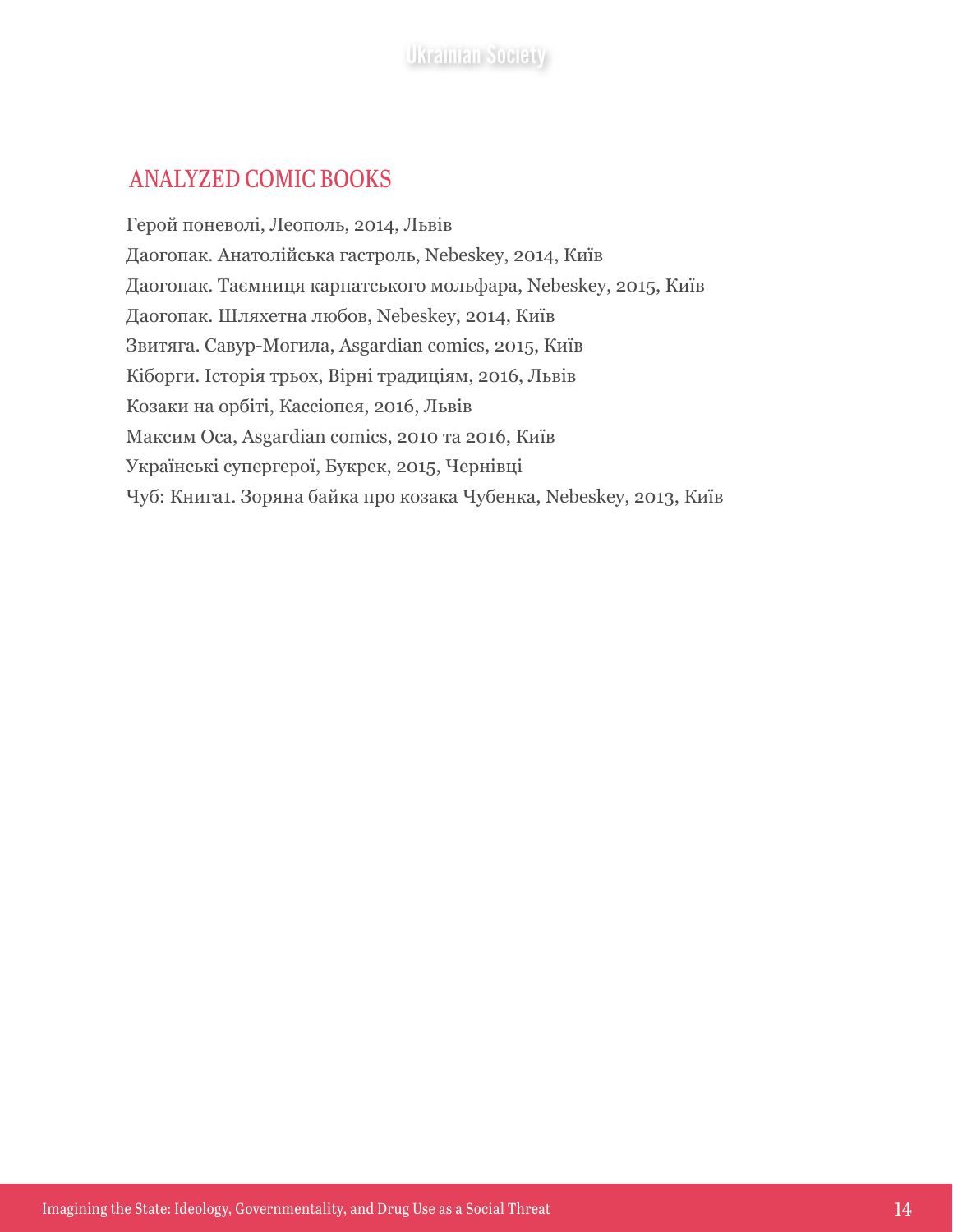## **REFERENCES**

- Andryczyk, Mark. 2012. *The Intellectual as Hero in 1990s Ukrainian Fiction*. Toronto: University of Toronto Press.
- Applebaum, Anne. 2014. "Nationalism Is Exactly What Ukraine Needs," May 13. [https://newre](https://newrepublic.com/article/117505/ukraines-only-hope-nationalism)[public.com/article/117505/ukraines-only-hope-nationalism](https://newrepublic.com/article/117505/ukraines-only-hope-nationalism)
- Bland, Archie. 2016. "Comic Book Superheroes: The Gods of Modern Mythology, May 27. [https://www.theguardian.com/books/2016/may/27/comic-book-superhe](https://www.theguardian.com/books/2016/may/27/comic-book-superheroes-the-gods-of-modern-mythology)[roes-the-gods-of-modern-mythology](https://www.theguardian.com/books/2016/may/27/comic-book-superheroes-the-gods-of-modern-mythology)
- Breckenridge Carol A. and Arjun Appadurai, eds. 1995. *Consuming Modernity: Public Culture in a South Asian World*. Minneapolis: University of Minnesota Press.
- Dasgupta, Rohit K. and K. Moti Gokulsing. 2014. Masculinity and Its Challenges in India: Essays on Changing Perception. Jefferson, NC: McFarland & Company Publishers.
- Grabowicz, George G. 1997. *Do istoriyi Ukrayinskoyi literatury. Doslidzhennya, Ese, Polemika*. Kyïv: Osnovy.
- Green, Thomas A. and Joseph R. Svinth, eds. 2003. *Martial Arts in the Modern World*. Westport, CT: Praeger Publishers
- Hundorova, Тamara. 2008. *Mykola Kitsch i literatura*. Kyïv: Fakt.
- Hundorova, Tamara, ed. 2015. *Postkolonializm*. Kyiv: Laurus.
- Jennings, Dana. 2014. "Modern Mythology, Yours for a Dime," *New York Times*, November 24. [http://www.nytimes.com/2014/11/30/books/modern-mythology-yours-for-a-dime-.](http://www.nytimes.com/2014/11/30/books/modern-mythology-yours-for-a-dime-.html?_r=0) html?  $r=0$
- Lawson, Alan and Chris Tiffin. 2002. *De-Scribing Empire: Post-Colonialism and Textuality*. London: Routledge.
- Moskalenko, Olha. 2015. "Zasnovnyk boyovoho hopaka: 'Monah shaolinskoho hramu skazav shcho v nych zberezheni lehendy pro nah," [http://www.depo.ua/ukr/life/zas](http://www.depo.ua/ukr/life/zasnovnik-boyovogo-gopaka-volodimir-pilat-pro-obrazu-na-15092015090000)[novnik-boyovogo-gopaka-volodimir-pilat-pro-obrazu-na-15092015090000,](http://www.depo.ua/ukr/life/zasnovnik-boyovogo-gopaka-volodimir-pilat-pro-obrazu-na-15092015090000) September 15, 2015, accessed on October 30, 2016

Plokhy Serhi. 2012. *Kozatskyi mif. Istoriya ta natsiyetvorennya v epohu imperiy*. Kyiv: Laurus.